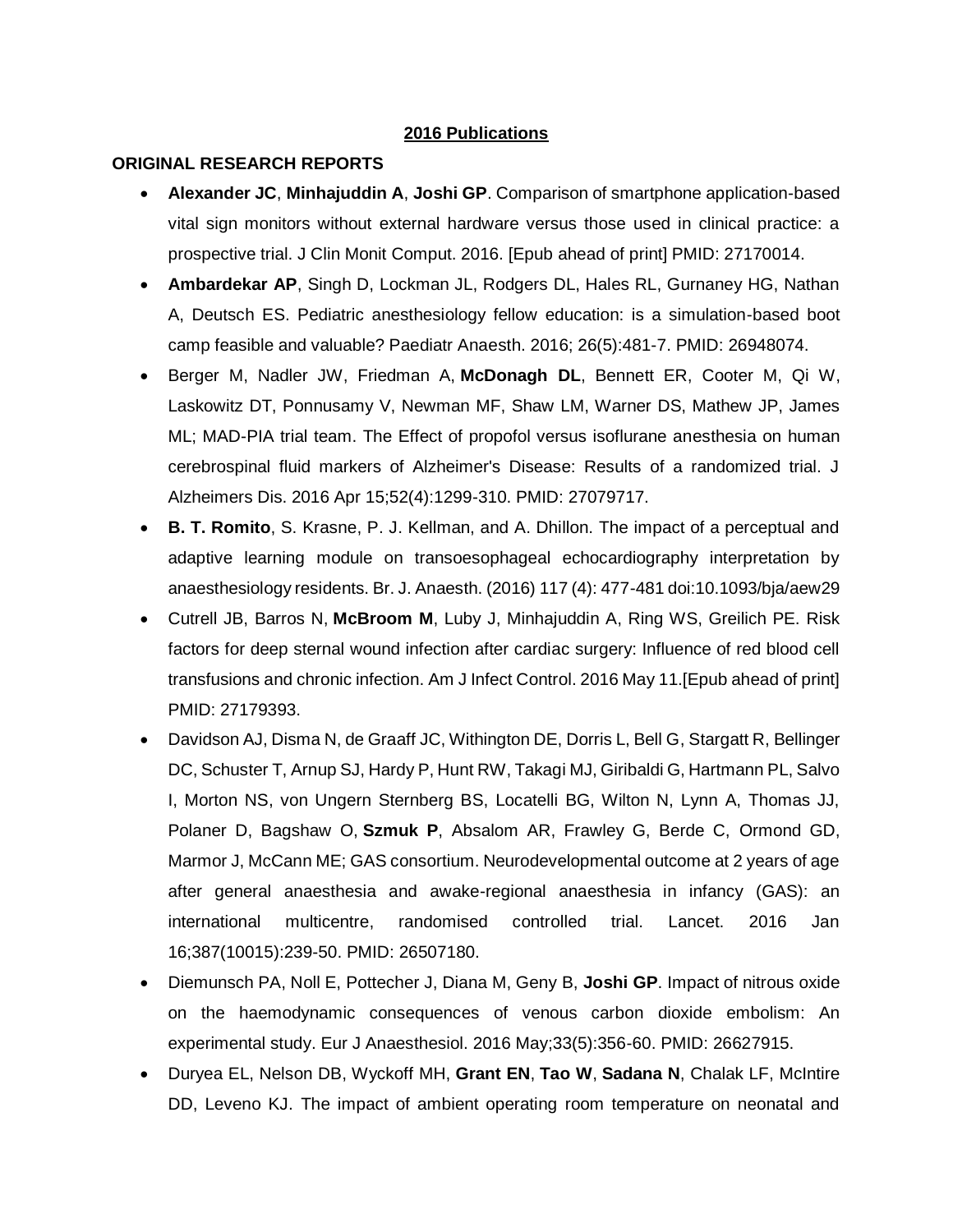maternal hypothermia and associated morbidities: a randomized controlled trial. Am J Obstet Gynecol. 2016 Apr;214(4):505.e1-7.PMID: 26874298.

- **Elsharydah A**, **Benhardt AC**, **Minhajuddin A**, **Ogunnaike BO**, **Joshi GP**. Upper airway trauma during general anaesthesia for major surgery: incidence and trends: A retrospective study. Eur J Anaesthesiol. 2016; 33(8):593-5. PMID: 26741460.
- **Elsharydah A**, **Williams TM**, **Rosero EB**, **Joshi GP**. Epidural analgesia does not increase the rate of inpatient falls after major upper abdominal and thoracic surgery: a retrospective case-control study. Can J Anaesth. 2016; 63(5):544-51. PMID: 26842227.
- Fiadjoe JE, Nishisaki A, Jagannathan N, Hunyady AI, Greenberg RS, Reynolds PI, Matuszczak ME, Rehman MA, Polaner DM, **Szmuk P**, Nadkarni VM, McGowan FX Jr, Litman RS, Kovatsis PG. Airway management complications in children with difficult tracheal intubation from the Pediatric Difficult Intubation (PeDI) registry: a prospective cohort analysis. Lancet Respir Med. 2016 Jan;4(1):37-48. PMID: 26705976.Hu LQ, Flood P, Li Y, **Tao W**, Zhao P, Xia Y, Pian-Smith MC, Stellaccio FS, Ouanes JP, Hu F, Wong CA. No pain labor & delivery: A global health initiative's impact on clinical outcomes in China. Anesth Analg. 2016 Jun;122(6):1931-8. PMID: 27195636.
- **Gingrich KJ**, Wagner LE 2nd. Fast-onset lidocaine block of rat NaV1.4 channels suggests involvement of a second high-affinity open state. Biochim Biophys Acta. 2016 Jun;1858(6):1175-88. PMID: 26922882.
- Leaf DE, Body SC, Muehlschlegel JD, McMahon GM, Lichtner P, Collard CD, Shernan SK, **Fox AA**,\* Waikar SS.\* Length polymorphisms in Heme Oxygenase-1 and AKI after cardiac surgery. J Am Soc Nephrol. [Epub ahead of print] \* authors contributed equally to manuscript PMID: 27257045.
- Lippe B, Gatchel R, **Noe C**, Robinson R, Huber E, *Jones S.* Comparative ability of the pain disability questionnaire in predicting health outcomes. *Journal of Applied Biobehavioral Research*. 2016, 21 (2): 63–81.
- **Moon TS**, Gonzales MX, **Woods AP**, **Fox PE**. Improving the quality of the operating room to intensive care unit handover at an urban teaching hospital through a bundled intervention. J Clin Anesth. 2016; 31:5-12. PMID: 27185667.
- **Ogunnaike BO**, **Whitten CW**, **Minhajuddin A**, **Melikman E**, **Joshi GP**, **Moon TS**, Schneider PM, Bradley SM; American Heart Association's Get With The Guidelines(®)- Resuscitation Investigators. Body mass index and outcomes of in-hospital ventricular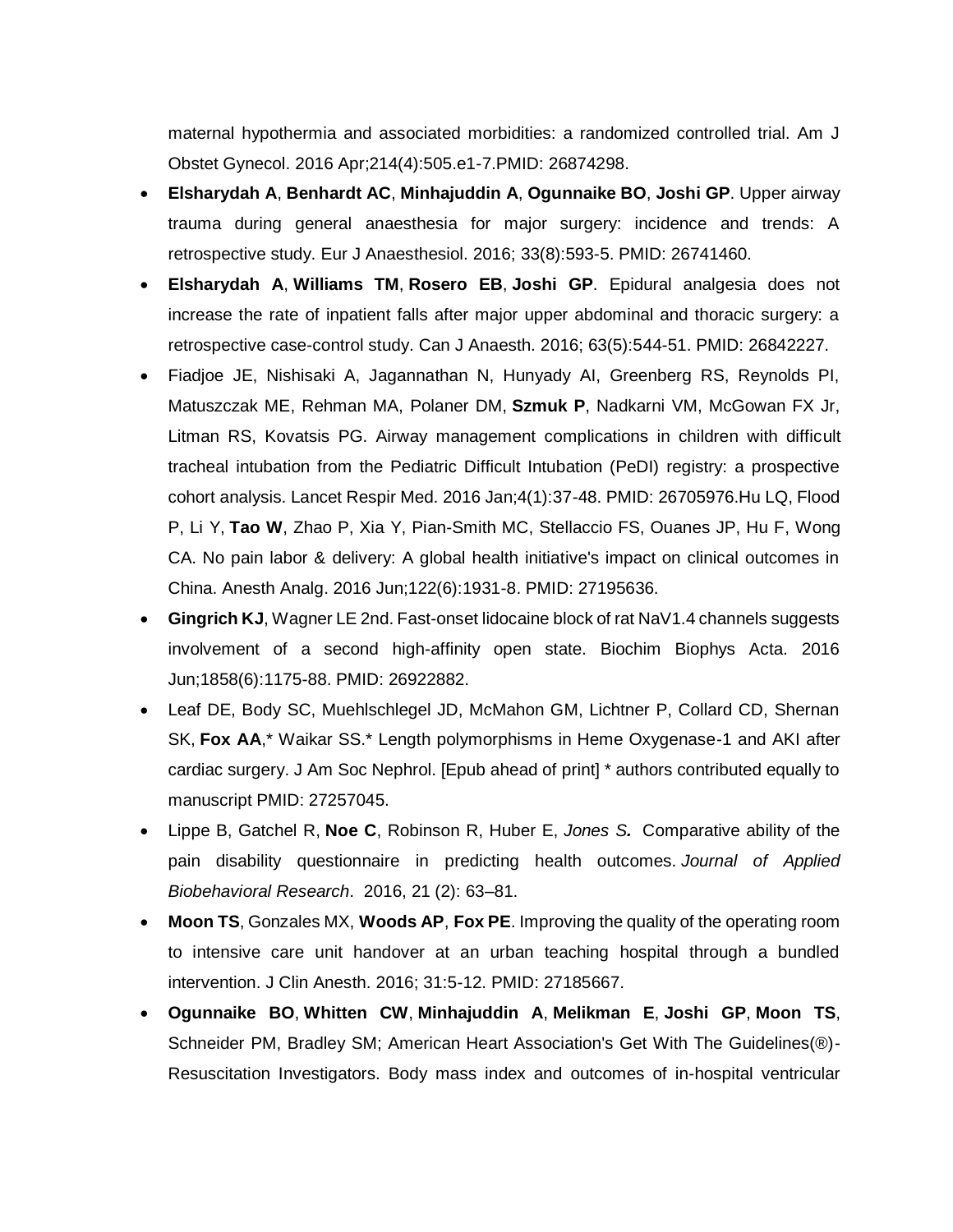tachycardia and ventricular fibrillation arrest.Resuscitation. 2016 Aug;105:156-60. PMID: 27290990.

- Okada Y, Jarvis SS, Best SA, Edwards JG, **Hendrix JM**, Adams-Huet B, Vongpatanasin W, Levine BD, Fu Q. Sympathetic neural and hemodynamic responses during cold pressor test in elderly blacks and whites. Hypertension. 2016; 67(5):951-8. PMID: 27021009
- **Rosero EB**, **Joshi GP**. Nationwide incidence of serious complications of epidural analgesia in the United States. Acta Anaesthesiol Scand. 2016 Jul;60(6):810-20.PMID: 26876878.
- **Rosero EB**, **Ozayar E**, Mau T, **Joshi GP**. A sequential anesthesia technique for surgical repair of unilateral vocal fold paralysis. J Anesth 2016. [Epub ahead of print] PMID: 27522215.
- Schultz S, Chamberlain C, Vulcan M, **Rana H**, Patel B, **Alexander JC**. Analgesic utilization before and after rescheduling of hydrocodone in a large academic level 1 trauma center. J Opioid Manag. 2016; 12(2):119-22. PMID: 27194196.
- Sigurdsson MI, Longford NT, Heydarpour M, Saddic L, Chang TW, **Fox AA**, Collard CD, Aranki S, Shekar P, Shernan SK, Muehlschlegel JD, Body SC. Duration of postoperative atrial fibrillation after cardiac surgery is associated with worsened long-term survival. Ann Thorac Surg. 2016; [Epub ahead of print] PMID: 27424470.
- **Steiner JW**, Sessler DI, Makarova N, Mascha EJ, **Olomu PN**, **Zhong JW**, Setiawan CT, Handy AE, Kravitz BN, Szmuk P. Use of deep laryngeal oxygen insufflation during laryngoscopy in children: a randomized clinical trial. Br J Anaesth. 2016. 117 (3):350-357. PMID: 27466252.
- **Szmuk P**, **Steiner JW**, **Olomu PN**, **Ploski RP**, Sessler DI, Ezri T. Oxygen Reserve Index: A novel noninvasive measure of oxygen reserve--a pilot study. Anesthesiology. 2016 Apr;124(4):779-84.PMID: 26978143.
- Zhao B, Lu Q, Cheng Y, Belcher JM, Siew ED, Leaf DE, Body SC, **Fox AA**, Waikar SW, Collard CD, Thiessen-Philbrook H, Ikizler TA, Ware LB, Edelstein CL, Garg AX, Choi M, Schaub JA, Zhao H, Lifton RP, Parikh CR; TRIBE-AKI Consortium. A genome-wide association study to identify single nucleotide polymorphisms for acute kidney injury. Am J Respir Crit Care Med. 2016. [Epub ahead ofprint] PMID: 27576016.

#### **CASE REPORTS**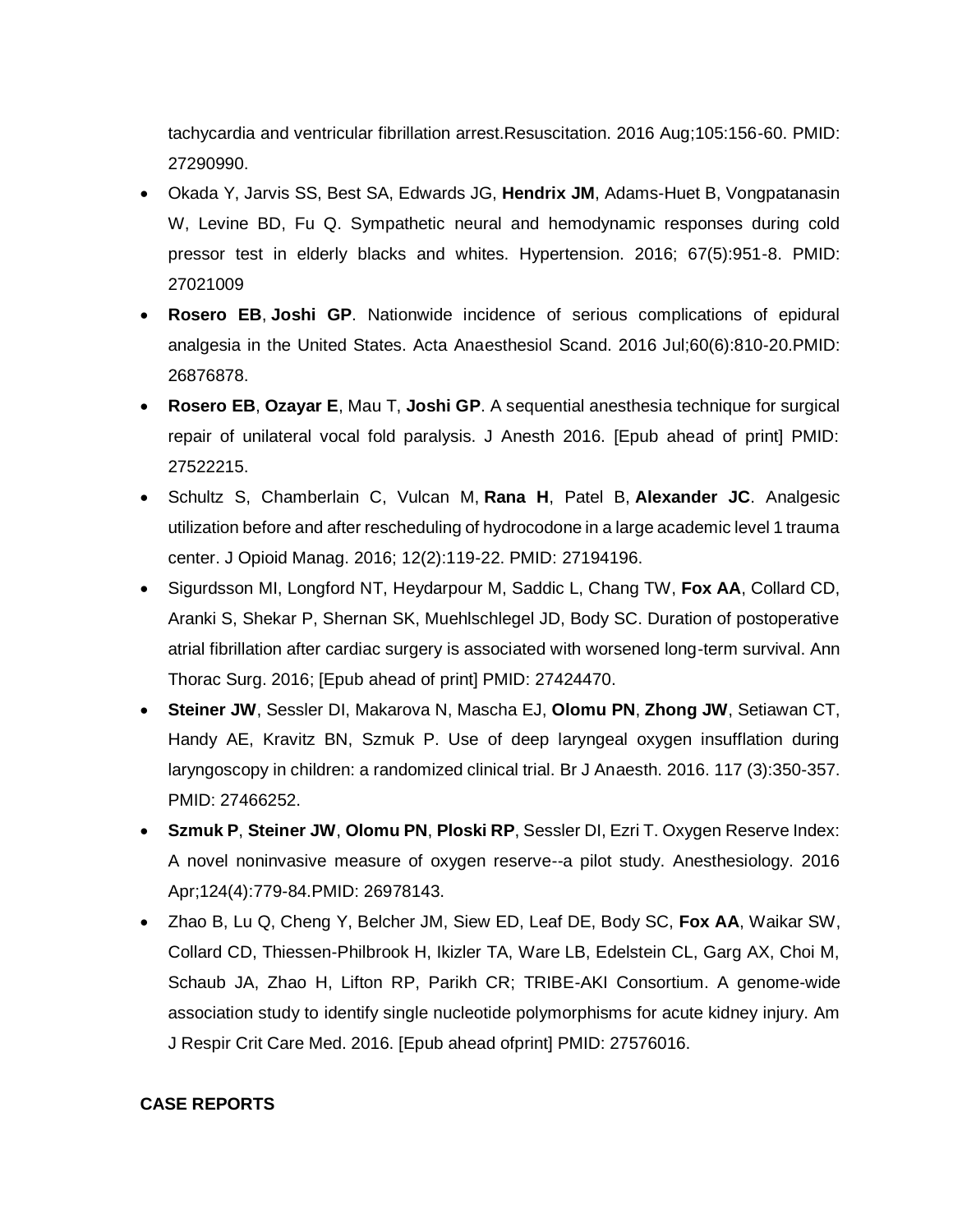- **Matchett G**. Intercostal Nerve Block and Neurolysis for Intractable Cancer Pain, Journal of Pain & Palliative Care Pharmacotherapy, Apr 2016. doi:10.3109/15360288.2016.1167804.
- **Woods AP**, **Kweku J**. Broncholithiasis: Images and Insight. Anesthesiology. 2015; [Epub ahead of print]. PMID: 26111106

## **REVIEW ARTICLES, GUIDELINES AND SPECIAL ARTICLES**

- Choi, S, Jaeger P, **Machi AT**. FNB vs ACB: Anatomy, tips and clinical Pearls. ASRA Newsletter. 2016 May: 21-28.
- Chung F, Memtsoudis SG, Ramachandran SK, Nagappa M, Opperer M, Cozowicz C, Patrawala S, Lam D, Kumar A, **Joshi GP**, Fleetham J, Ayas N, Collop N, Doufas AG, Eikermann M, Englesakis M, Gali B, Gay P, Hernandez AV, Kaw R, Kezirian EJ,Malhotra A, Mokhlesi B, Parthasarathy S, Stierer T, Wappler F, Hillman DR, Auckley D. Society of Anesthesia and Sleep Medicine Guidelines on Preoperative Screening and Assessment of Adult Patients With Obstructive Sleep Apnea. Anesth Analg. 2016 Aug;123(2):452-73. PMID: 27442772
- Fehr JJ, Chao J, Kuan C, **Zhong J**. The important role of simulation in sedation. Curr Opin Anaesthesiol. 2016 Mar;29 Suppl 1:S14-20. PMID: 26926331.
- Gupta R, Schwenk E, Choi S, Elkassabany N, Hussain N, **Machi A**, Madison S. Episode 2: ACB versus FNB for knee surgery. ASRA Podcast. 2016, May. <http://www.hipcast.com/podcast/HxJXsBVQ>
- Huber E, Robinson RC, **Noe CE**, Van Ness O. Who benefits from chronic opioid therapy? Rethinking the question of opioid misuse risk. Healthcare (Basel). 2016 May 25;4(2). PMID: 27417617
- **Joshi GP**, Onajin-Obembe B. The role of ketamine in low- and middle-income countries: What would happen if ketamine becomes a scheduled drug? Anesth Analg.2016 Mar;122(3):908-10. PMID: 26836131.
- Malafa MM, **Coleman JE**, Bowman RW, Rohrich RJ. Perioperative corneal abrasion: Updated guidelines for prevention and management. Plast Reconstr Surg. 2016 May;137(5):790e-8e. PMID: 27119941.
- **Moon TS, Joshi GP**. Are morbidly obese patients suitable for ambulatory surgery? Curr Opin Anaesthesiol. 2016 Feb;29(1):141-5. PMID: 26658175.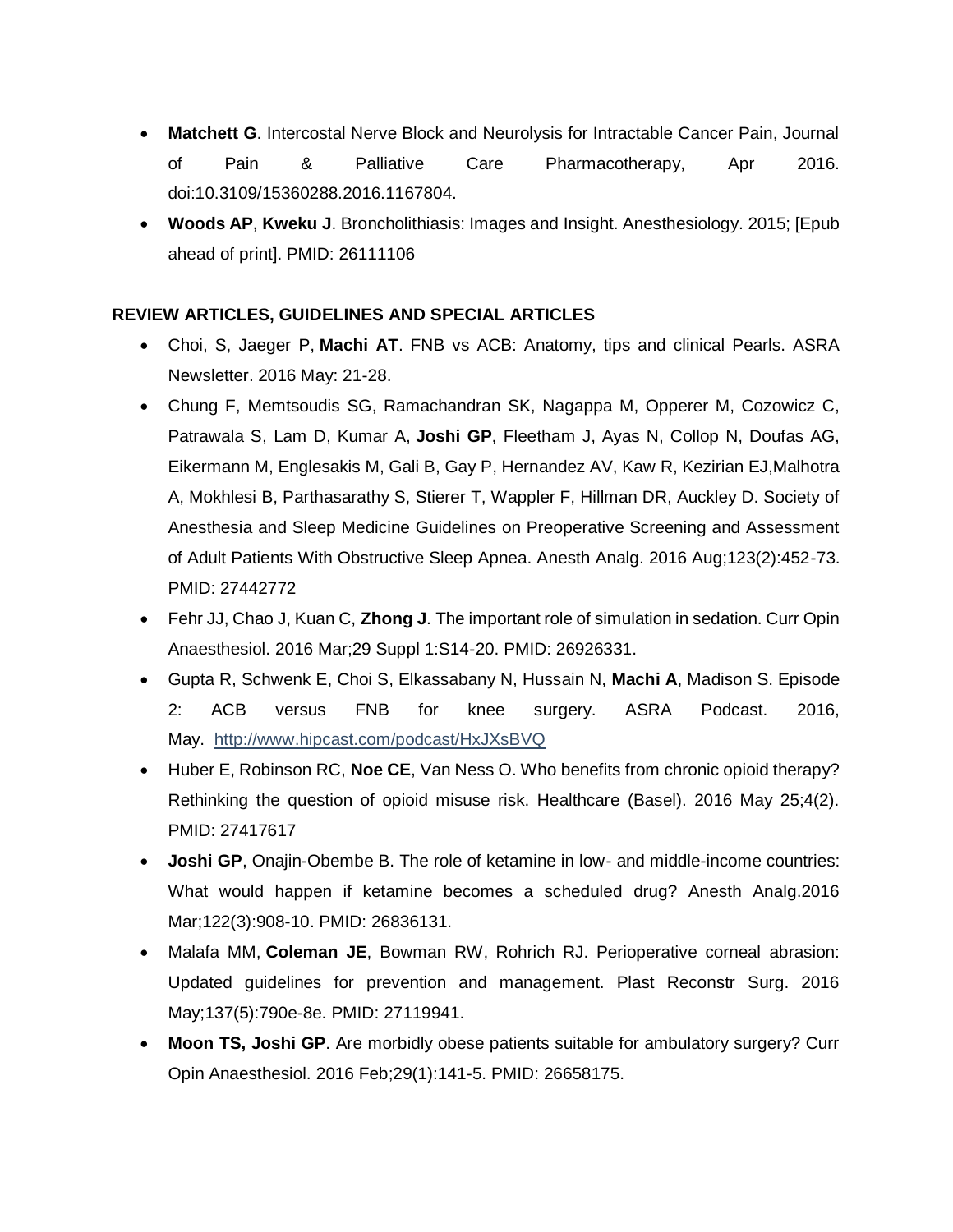- Pereira KD, Jon CK, **Szmuk P**, Lazar RH, Mitchell RB. Management of obstructive sleep apnea in children: A practical approach. Ear Nose Throat J. 2016 Jul;95(7):E14-22. PMID: 27434480.
- **Sadana N** and **Shih G**. Post cesarean delivery pain management. SOAP: Winter Newsletter 2016, p. 15.
- Swann MC, Hoes KS, Aoun SG, **McDonagh DL**. Postoperative complications of spine surgery. Best Pract Res Clin Anaesthesiol. 2016 Mar;30(1):103-20. PMID: 27036607.

#### **2015 Publications**

#### **ORIGINAL RESEARCH REPORTS**

- Agrawal D, **Marull J**, Tian C, Rockey DC. Contrasting perspectives of anesthesiologists and gastroenterologists on the optimal time interval between bowel preparation and endoscopic sedation. Gastroenterology Research and Practice. 2015; Article ID 497176.
- Barnet CS, Liu X, Body SC, Collard CD, Shernan SK, Muehlschlegel JD, Jarolim P, **Fox AA**. Plasma corin decreases after coronary artery bypass graft surgery and is associated with postoperative heart failure: a pilot study. Journal Cardiothorac Vasc Anesth. 2015; 29(2):374- 381. PMID: 25649697
- Cheng A, Hunt EA, Grant D, Lin Y, Grant V, Duff JP, White ML, Peterson DT, **Zhong J**, Gottesman R, Sudikoff S, Doan Q, Nadkarni VM; International Network for Simulation-based Pediatric Innovation, Research, Education (INSPIRE) CPR Investigators. Variability in Quality of Chest Compressions Provided During Simulated Cardiac Arrest Across Nine Pediatric Institutions. Resuscitation. 2015 [Epub ahead of print] PMID: 26417701
- **Cheng A**, Brown LL, Duff JP, Davidson J, Overly F, Tofil NM, Peterson DT, White ML, Bhanji F, Bank I, Gottesman R, Adler M, Zhong J, Grant V, Grant DJ, Sudikoff SN, Marohn K, MD; Charnovich A, Hunt EA, Kessler DO, Wong H, Robertson N, Lin Y, Doan Q, Duval-Arnould JM, Nadkarni VM; for the International Network for Simulation-Based Pediatric Innovation, Research, and Education (INSPIRE) CPR Investigators. Improving cardiopulmonary resuscitation with a CPR feedback device and refresher simulations (CPR Cares Study). JAMA Pediatr. 2015; 169(2):137-144. PMID: 25531167
- **Craig MG**, Grant EN, Tao W, McIntire DD, Leveno KJ. A randomized control trial of bupivacaine and fentanyl versus fentanyl-only for epidural analgesia during the second stage of labor. Anesthesiology. 2015; 122(1):172-7. PMID: 25254902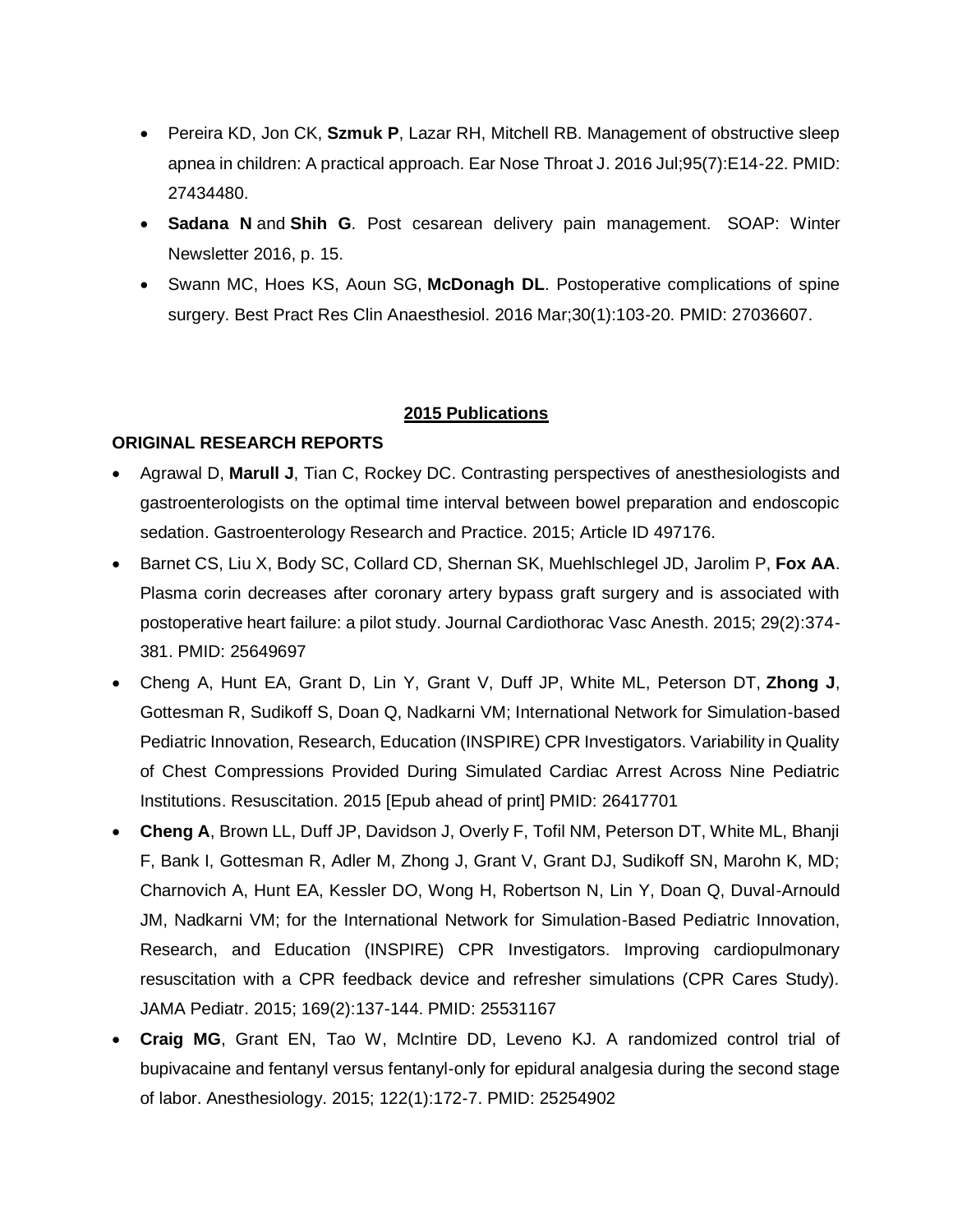- Craig MG, Grant EN, **Tao W**, McIntire DD, Leveno KJ. A randomized control trial of bupivacaine and fentanyl versus fentanyl-only for epidural analgesia during the second stage of labor. Anesthesiology. 2015;122(1):172-177. PMID: 25254902.
- Davidson AJ, Disma N, de Graaff JC, Withington DE, Dorris L, Bell G, Stargatt R, Bellinger DC, Schuster T, Arnup SJ, Hardy P, Hunt RW, Tagaki MJ, Giribaldi G, Hartmann PL, Salvo I, Morton NS, von Ungern Sternberg BS, Locatelli BG, Wilton N, Lynn A, Thomas JJ, Polaner D, Bagshaw O, **Szmuk P**, Absalom AR, Frawley G, Berde C, Ormond GD, Marmor J, McCann ME; GAS Consorsium. Lancet. 2015 [Epub ahead of print] PMID: 26507180
- **Davidson AJ**, Morton NS, Arnup SJ, de Graaff JC, Disma N, Withington DE, Frawley G, Hunt RW, Hardy P, Khotcholava M, von Ungern Sternberg BS, Wilton N, Tuo P, Salvo I, Ormond G, Stargatt R, Locatelli BG, McCann ME; General Anesthesia compared to Spinal anesthesia (GAS) Consortium – Szmuk P. Apnea after Awake Regional and General Anesthesia in Infants: The General Anesthesia Compared to Spinal Anesthesia Study-Comparing Apnea and Neurodevelopmental Outcomes, A Randomized Controlled Trial. Anesthesiology. 2015;123(1):38-54. PMID: 26001033
- Feix JA, Peery CA, Gan TJ, Warner DS, James ML, Zomorodi A, **McDonagh DL**. Intraoperative hydroxyethyl starch is not associated with post-craniotomy hemorrhage. 2015; 4:350. PMID: 26191477.
- Frawley G, Bell G, Disma N, Withington DE, de Graaff JC, Morton NS, McCann ME, Arnup SJ, Bagshaw O, Wolfler A, Bellinger D, **Davidson AJ**; General Anesthesia compared to Spinal anesthesia (GAS) Consortium – Szmuk P. Predictors of Failure of Awake Regional Anesthesia for Neonatal Hernia Repair: Data from the General Anesthesia Compared to Spinal Anesthesia Study-Comparing Apnea and Neurodevelopmental Outcomes. Anesthesiology. 2015;123(1):55-65. PMID: 26001028
- **Fuller BM**, Mohr NM, Graetz TJ, Lynch IP, Dettmer M, Cullison K, Coney T, Gogineni S, Gregory R. The impact of cardiac dysfunction on acute respiratory distress syndrome and mortality in mechanically ventilated patients with severe sepsis and septic shock: An observational study. J Crit Care. 2015; 30(1):65-70. PMID: 25179413
- **Gasanova I**, **Alexander J**, **Ogunnaike B**, Hamid C, Rogers D, Minhajuddin A, Joshi GP. Transversus abdominis plane block versus surgical site infiltration for pain management after open total abdominal hysterectomy. Anesth Analg. 2015; [Epub ahead of print]. PMID: 26252171
- **Grant EN**, Craig MG, **Tao W**, McIntire DD, Leveno KJ. Active warming during cesarean delivery: should we SCHIP it? Am J Perinatol. 2015; [Epub ahead of print]. PMID: 25738786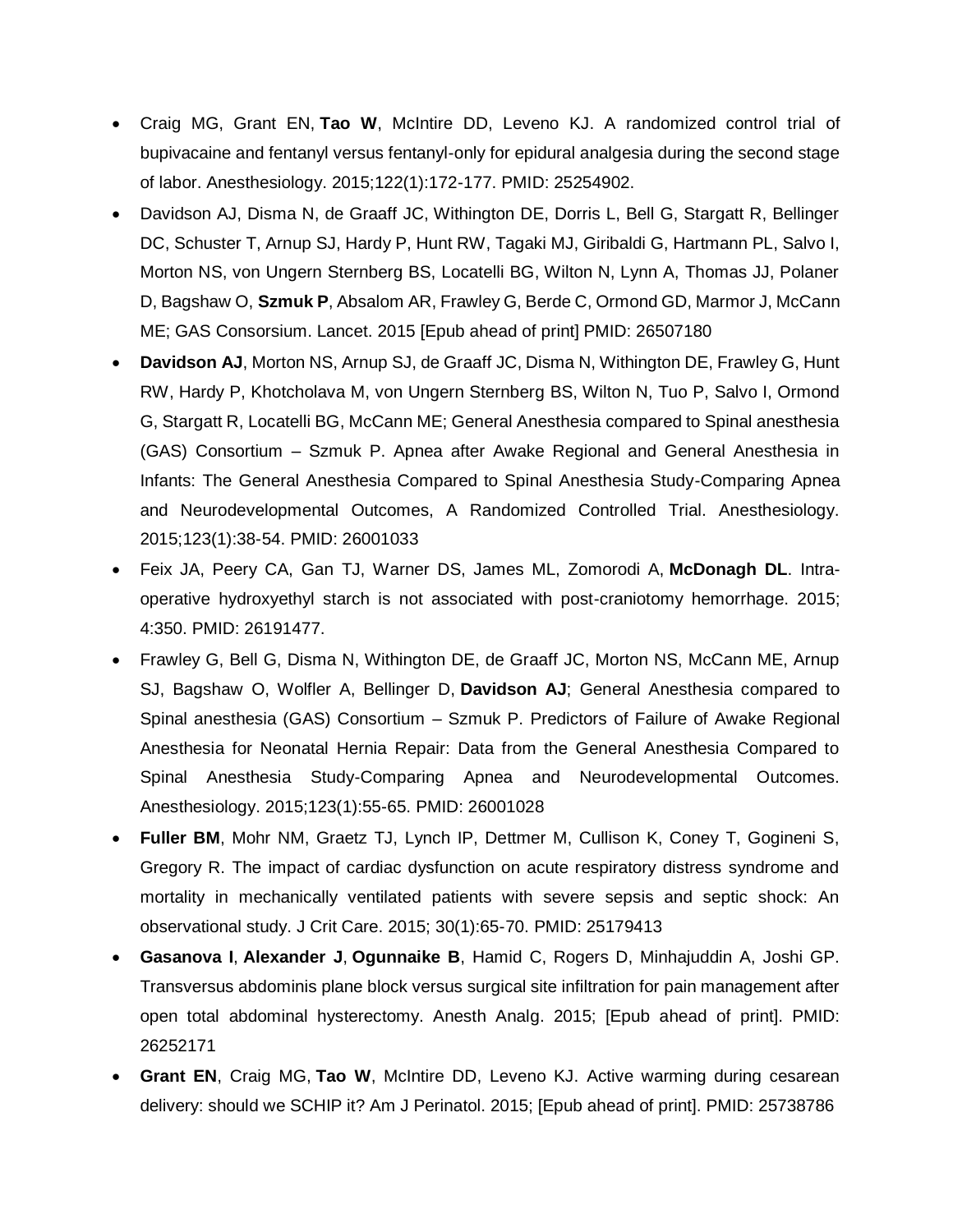- **Grant EN**, Craig MG, **Tao W**, McIntire DD, Leveno KJ. Active warming during cesarean delivery: should we SCHIP it? Am J Perinatol. 2015 (Epub ahead of print). PMID: 25738786.
- **Greilich PE**, Edson E, Rutland L, Jessen ME, Key NS, Levy JH, Faraday N, Steiner ME. Protocol Adherence When Managing Massive Bleeding Following Complex Cardiac Surgery: A Study Design Pilot. J Cardiothorac Vasc Anesth. 2015; 29(2):303-310. PMID: 25533881
- Guinn NR, Roberson RS, White W, Cowper PA, Broomer B, Milano C, Chiricolo A, **Hill S**. Costs and outcomes after cardiac surgery in patients refusing transfusion compared with those who do not: a case-matched study. Transfusion. 2015; 55(12):2791-2798. PMID: 26183817.
- Ilfeld BM, Viscusi ER, Hadzic A, Minkowitz HS, Morren MD, Lookabaugh J, Joshi GP. Safety and side effect profile of liposome bupivacaine (Exparel) in peripheral nerve blocks. Reg Anesth Pain Med. 2015;40(5):572-582. PMID: 26204387.
- **Joshi GP**, Patou G, Kharitonov V. The safety of liposome bupivacaine following various routes of administration in animals. J Pain Res. 2015; 8:781-789. PMID: 26586964.
- Kolek MJ, Muehlschlegel JD, Bush WS, Parvez B, Murray KT, Stein CM, Shoemaker MB, Blair MA, Kor KC, Roden DM, Donahue BS, **Fox AA**, Shernan SK, Collard CD, Body SC, Darbar D. A combined genetic and clinical risk prediction model for postoperative atrial fibrillation. Circ Arrhythm Electrophysiol. 2015; 8(1):25-31. PMID: 25567478.
- **Lovald ST**, Ong KL, Lau EC, Joshi GP, Kurtz SM, Malkani AL. Readmission and complications for catheter and injection femoral nerve block administration after total knee arthroplasty in the medicare population. J Arthroplasty. 2015 [Epub ahead of print] PMID: 26205089.
- **Lovald ST**, Ong KL, Lau, EC, Joshi GP, Kurtz SM, Malkani AL. Patient selection in short stay total hip arthroplasty for medicare patients. J Arthroplasty. 2015; [Epub ahead of print]. PMID: 26115979
- **Machi AT**, Sztain JF, Kormylo JN, Madison SJ, Abramson WB, Monahan AM, Khatibi B, Ball ST, Gonzales FB, Sessler DI, Mascha EJ, You J, Nakanote KA, Ilfeld BM. Dischargereadiness following tricompartment knee arthroplasty: Adductor canal versus femoral continuous nerve blocks; a dual-center, randomized trial. Anesthesiology. 2015 (in press).
- Monk TG, Bronsert MR, Henderson WG, Mangione MP, **Sum-Ping STJ**, Bentt DR, Nguyen JD, Richman JS, Meguid RA, Hammermeister KE. Association between intraoperative hypotension and hypertension and 30-day postoperative mortality in noncardiac surgery. Anesthesiology 2015; 123:307-19. PMID: 26083768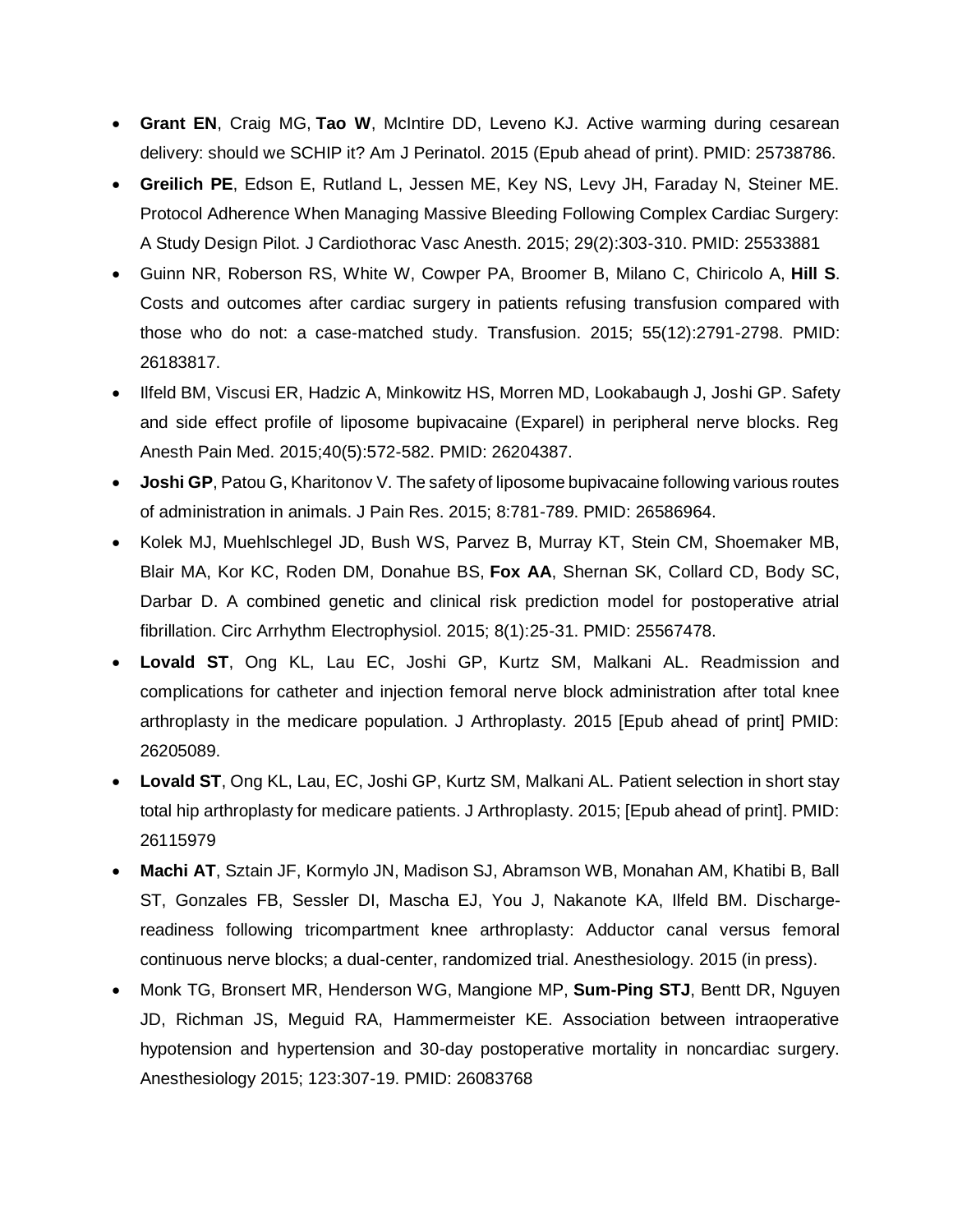- Muehlschlegel JD, Christodoulou DC, McKean D, Gorham J, Mazaika E, Heydarpour M, Lee G, DePalma SR, Perry TE, **Fox AA**, Shernan SK, Seidman CE, Aranki SF, Seidman JG, Body SC. Using next-generation sequencing to examine ischemic changes induced by cold blood cardioplegia on the human left ventricular myocardium transcriptome. Anesthesiology. 2015; 122(3):537-550. PMID 25581909.
- **Purtell K**, Gingrich KJ, Ouyang W, Herold KF, Hemmings HC Jr. Activity-dependent depression of neuronal sodium channels by the general anaesthetic isoflurane. Br J Anaesth. 2015;115(1):112-21. PMID: 26089447
- **Ramanadham SR**, Costa CR, Narasimhan K, Coleman JE, Rohrich RJ. Refining the anesthesia management of the face-lift patient: lessons learned from 1089 consecutive face lifts. Plast Reconstr Surg. 2015; 135(3):723-730. PMID: 25415274**Romito B**, Stone J, Ning N, Yin C, Llano EM, Liu J, Somanath K, Lee CT, **Matchett G**. How drug shortages affect clinical care: the case of the surgical anesthetic propofol. Hosp Pharm. 2015; 50(9): 798-805. Doi: 10.1310/hpj5009-798.
- Sigurdsson MI, Muehlschlegel JD, **Fox AA**, Heydarpour M, Lichtner P, Meitinger T, Collard CD, Shernan SK, Body SC. Genetic variants associated with atrial fibrillation and PR interval following cardiac surgery. J Cardiothorac Vasc Anesth. 2015; 29(3):605-10. PMID: 26009287.
- Steiner ME, Ness PM, Assmann SF, Triulzi DJ, Sloan SR, Delaney M, Granger S, Bennett-Guerrero E, Blajchman MA, Scavo V, Carson JL, Levy JH, Whitman G, D'Andrea P, Pulkrabek S, Ortel TL, Bornikova L, Raife T, Puca KE, Kaufman RM, Nuttall GA, Young PP, Youssef S, Engelman R, **Greilich PE**, Miles R, Josephson CD, Bracey A, Cooke R, McCullough J, Hunsaker R, Uhl L, McFarland JG, Park Y, Cushing MM, Klodell CT, Karanam R, Roberts PR, Dyke C, Hod EA, Stowell CP. Effects of red-cell storage duration on patients undergoing cardiac surgery. N Engl J Med. 2015;372(15):1419-1429. PMID: 25853746
- **Sztain JF**, Machi AT, Kormylo JN, Abramson WB, Madison SJ, Monahan AM, Khatibi B, Ball ST, Gonzales FB, Sessler DI, Mascha EJ, You J, Nakanote KA, Ilfeld BM. Continuous adductor canal versus continuous femoral nerve blocks: Relative effects on dischargereadiness following unicompartment knee arthroplasty. Reg Anesth Pain Med 2015: A122, In Press
- **Tao W**, **Grant EN**, Craig MG, McIntire DD, Leveno KJ. Continuous spinal analgesia for labor and delivery: an observational study with a 23-guage spinal catheter. Anesth Analg. 2015; 121(5):1290-1294. PMID: 26273746.
- Walker BJ, Long JB, De Oliveira GS, **Szmuk P**, Setiawan C, Polaner DM, Suresh S, PRAN Investigators. Peripheral nerve catheters in children: an analysis of safety and practice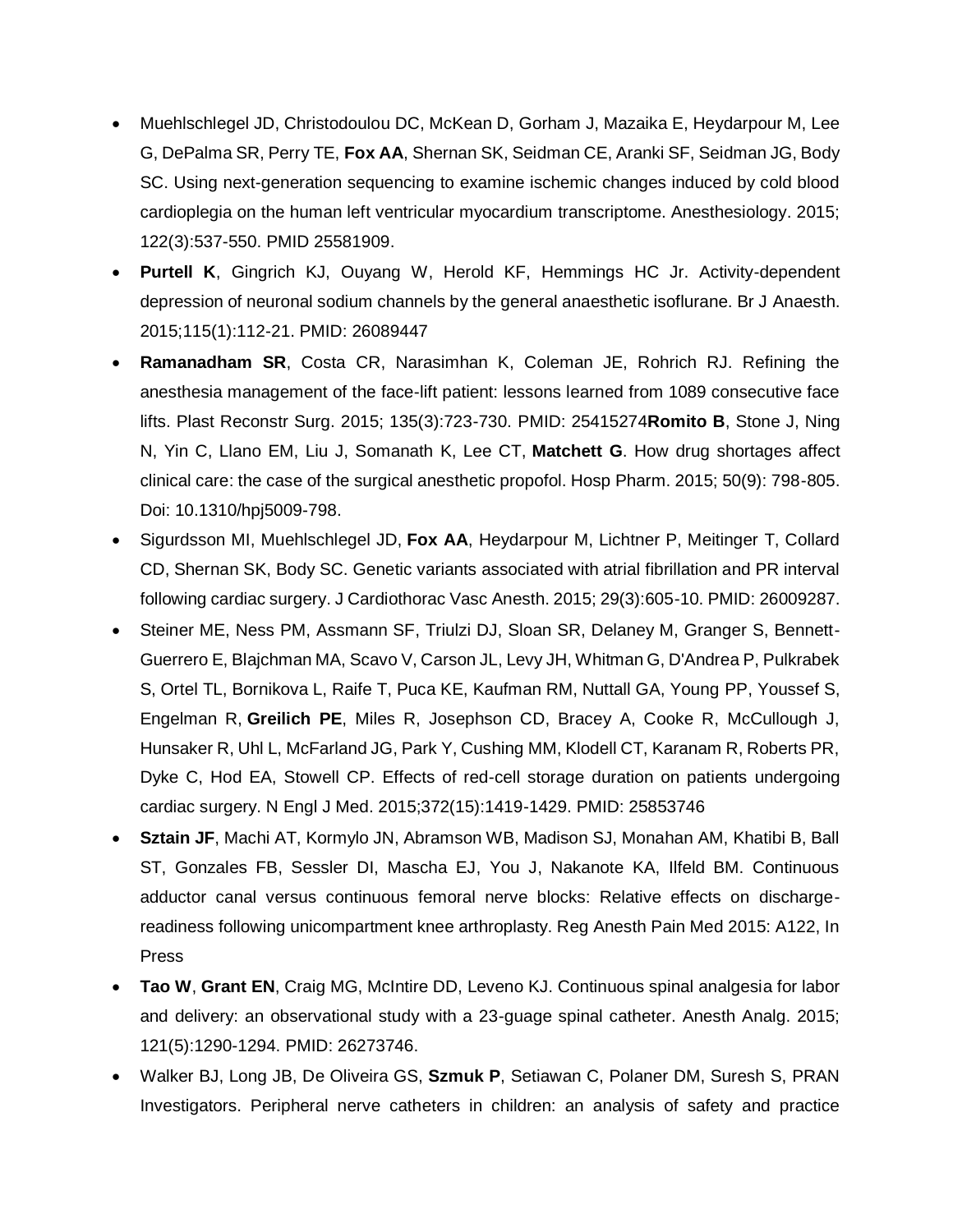patterns from the pediatric regional anesthesia network (PRAN). Br J Anaesth. 2015; 115(3):457-462 PMID: 26205902.

## **CASE REPORTS**

• **Woods AP**, Kweku J. Broncholithiasis: Images and Insight. Anesthesiology. 2015; [Epub ahead of print]. PMID: 26111106

## **REVIEW ARTICLES, GUIDELINES AND SPECIAL ARTICLES**

- Collins SA, **Joshi G**, Quiroz LH, Steinberg AC, Nihira MA. Pain management strategies for urogynecologic surgery: A review: Editorial comment. Obstet Gynecol Surv. 2015; 70(3):169- 171.
- Graber LC, Quillinan N, Marotte EJ, **McDonagh DL**, Bartels K. Neurocognitive outcomes after extracorporeal membrane oxygenation. Best Practice & Research Clinical Anesthesiology 2015; 29(2):125-135. PMID: 26060025.
- **Grant EN**, Wang J, Gelpi B, Wortman A, Tao W. Diagnosing and managing peripartum headache. Proc (Bayl Univ Med Cent) 2015; 28(4):1-3.
- **Grant EN**, **Tao W**, Craig M, McIntire D, Leveno K. Neuraxial analgesia effects on labour progression: facts, fallacies, uncertainties and the future. BJOG. 2015;122(3):288-293 PMID: 25088476.
- Guercio JR, Nimjee SM, James ML, **McDonagh DL**. Anesthesia for Interventional Neuroradiology. Int Anesthesiol Clin. 2015; 53(1):87-106. PMID: 25551744.
- **Joshi GP**, Cushner FD, Barrington JW, Lombardi AV Jr, Long WJ, Springer BD, Stulberg BN. Techniques for periarticular infiltration with liposomal bupivacaine for the management of pain after hip and knee arthroplasty: a consensus recommendation. J Surg Orthop Adv. 2015;24(1):27-35. PubMed PMID: 25830260.
- **Joshi GP**, Jaschinski T, Bonnet F, Kehlet H; PROSPECT collaboration. Optimal pain management for radical prostatectomy surgery: what is the evidence? BMC Anesthesiol. 20;15:159. PMID: 26530113.
- Lu Y, **McDonagh DL**, Meng L. Anesthetic care for acute ischemic stroke: facts & aspiration. Journal of Anesthetic Care and Perioperative Medicine 2015; 2(5): 283-286.
- **Machi AT**, Ilfeld BM. Continuous peripheral nerve blocks in the ambulatory setting: an update of the published evidence. Curr Opin Anaesthesiol. 2015; 28(6):648-655. PMID: 26356291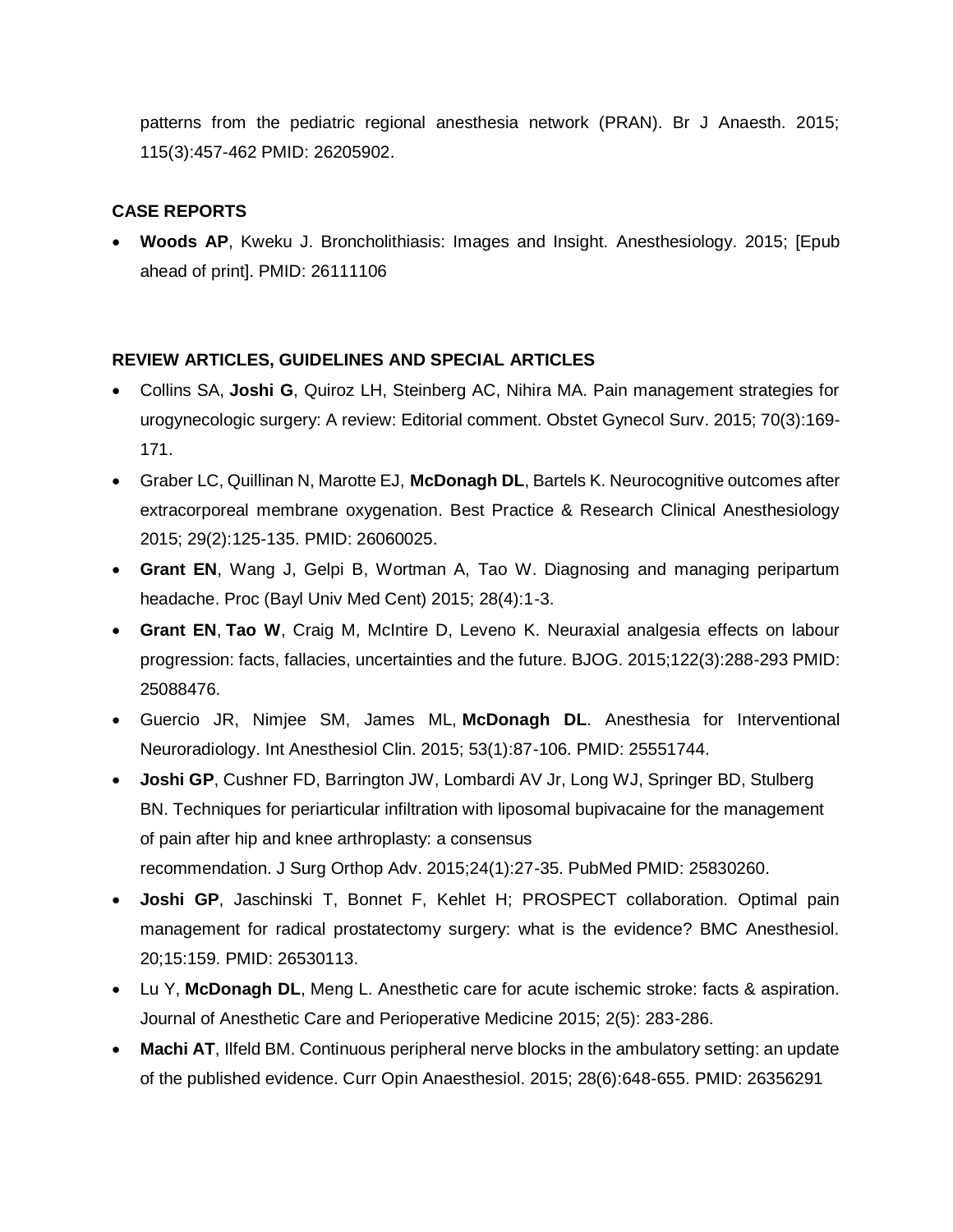- **Moon TS** and Sappenfield J. Anesthetic management and challenges in the pregnant patient. Current Anesthesiology Reports. 2015; doi: 10.1007/s40140-015-0132-7
- **Moon TS**, Gonzales MX, Woods AP. A Mnemonic to Facilitate the Handover from the Operating Room to Intensive Care Unit: "I PUT PATIENTS FIRST". J Anesth Clin Res. 2015; 6: 545. doi:10.4172/2155-6148.1000545
- Partownavid P, **Romito BT**, Ching W, Berry AA, Barkulis CT, Nguyen KP, Jahr JS. Sugammadex: a comprehensive review of the published human science, including renal studies. Am J Ther. 2015; 22(4):298-317. PMID: 25299638
- **Zabala LM**, Guzzetta NA. Cyanotic congenital heart disease (CCHD): focus on hypoxemia, secondary erythrocytosis, and coagulation alterations. Paediatr Anaesth. 2015;25(10):981- 989. PMID: 26184479.

## **EDITORIALS and LETTERS**

- Fiadjoe JE, Jagannathan N, **Olomu P**, Kovatsis P. New pediatric airway devices, friends or foes? Paediatr Anaesth. 2015 Jun;25(6):648-9. PMID: 25917356.
- **Fox AA**. Perioperative B-type natriuretic peptide/N-terminal pro-B-type natriuretic peptide: Next steps to clinical practice. Anesthesiology. 2015; 123(2):246-248. PMID: 26049555.
- **Guttman O** and Gardner A. Personal protective equipment and simulation: use of chemiluminescent glow sticks as a game changer? Jt Comm J Qual Patient Saf. 2015;41(5):234-241. PMID: 25977251.
- Kehlet H, **Joshi GP**. Systematic reviews and meta-analyses of randomized controlled trials on perioperative outcomes: an urgent need for critical reappraisal. Anesth Analg. 2015;121(4):1104-1107 PMID: 26378707.

# **2014 Publications**

# **ORIGINAL RESEARCH REPORTS**

- Craig M, **Grant E**, **Tao W**, McIntire D Leveno K. A Randomized Control Trial of Bupivacaine and Fentanyl versus Fentanyl-only for Epidural Analgesia during the Second Stage of Labor. Anesthesiology. 2014 (Epub ahead of print) PMID: 25254902
- Farber MK, **Sadana N**, Kaufman RM, Liu X, Kodali BS. Transfusion ratios for postpartum hemodilutional coagulopathy:an invitro thromboelastographic model. Am J Obstet Gynecol 2014. 210:323.e1-7. PMID: 24269787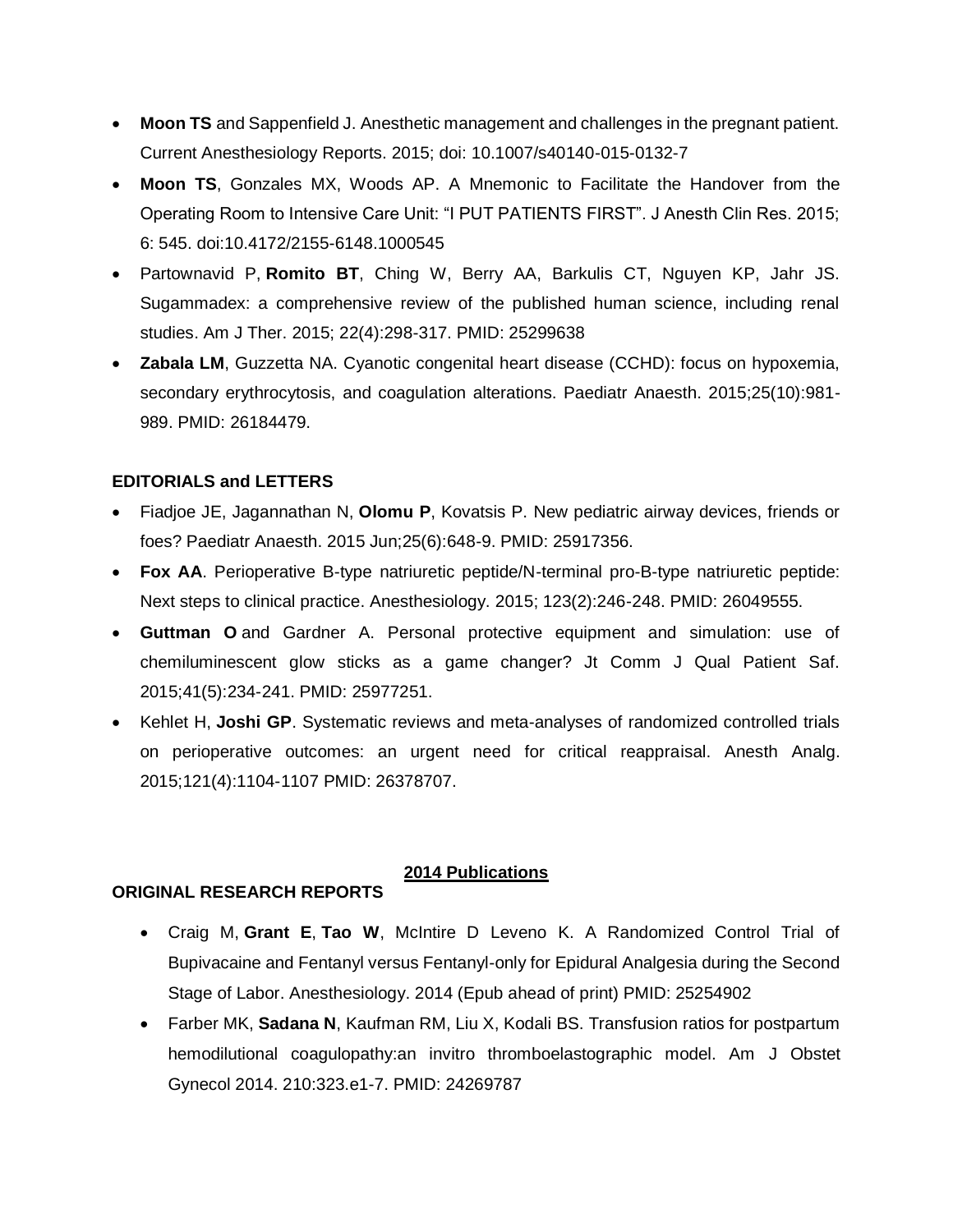- Frey U, Muehlschlegel JD, Ochterbeck C, **Fox AA**, Shernan SK, Collard CD, Lichtner P, Peters J, Body SC. GNAS gene variants affect beta-blocker related survival after coronary artery bypass grafting. Anesthesiology. 2014; 120(5):1109-1117. PMID: 24755784.
- **Hill GE**, **Gasanova I**, Thiele GM. A mechanism for inhaled anesthetic-induced solid organ injury: inflammation. Open Journal of Anesthesiology. 2014; 4:72-80.
- **Joshi GP**, **Kamali A**, **Meng J**, **Rosero E**, **Gasanova I**. Effects of fentanyl administration before induction of anesthesia and placement of the Laryngeal Mask Airway: a randomized, placebo-controlled trial. J Clin Anesth. 2014; 26(2):136-142. PMID: 24629823.
- Liu HC, **Tao WK**, Zeng RF, ShangGuang WN, Li J, Huang WG, Dong ZL, Wang X, Lian QQ. Dose requirements of remifentanil for intubation in nonparalyzed Chinese children. Paediatr Anaesth. 2014; 24(5):505-509. PMID: 24708453.
- **Matchett G**, Wood P. General anesthesia suppresses normal heart rate variability in humans. Chaos: An Interdisciplinary Journal of Nonlinear Science. 2014; (link to full article)
- McCartney S, Guinn N, Roberson R, Broomer B, White W, **Hill S**. Jehovah's Witnesses and cardiac surgery: a single institution's experience. Transfusion. 2014; 54: 2745-2752. PMID: 24809815.
- Modrall JG, Chung J, Kirkwood ML, Baig MS, Tsai SX, Timaran CH, Valentine RJ, **Rosero EB**. Low rates of complications for carotid artery stenting are associated with a high clinician volume of carotid artery stenting and aortic endografting but not with a high volume of percutaneous coronary interventions. J Vasc Surg. 2014; 60(1):70-76. PMID: 24657297
- Partownavid P, **Romito BT**, Ching W, Berry AA, Barkulis CT, Nguyen KP, Jahr JS. Sugammadex: A comprehensive review of the published human science, including renal studies. Am J Ther. 2014 (Epub ahead of print) PMID: 25299638.
- **Rosero EB**, **Cheng GS**, **Khatri KP**, **Joshi GP**. Evaluation of epidural analgesia for open major liver resection surgery from a US inpatient sample. Proc (Bayl Univ Med Cent). 2014. 274:305-12.PMID: 25484494
- **Rosero EB**, **Joshi GP**. Nationwide use and outcomes of ambulatory surgery in morbidly obese patients in the United States. J Clin Anesth. 2014; 26(3): 191-198. PMID: 24806076.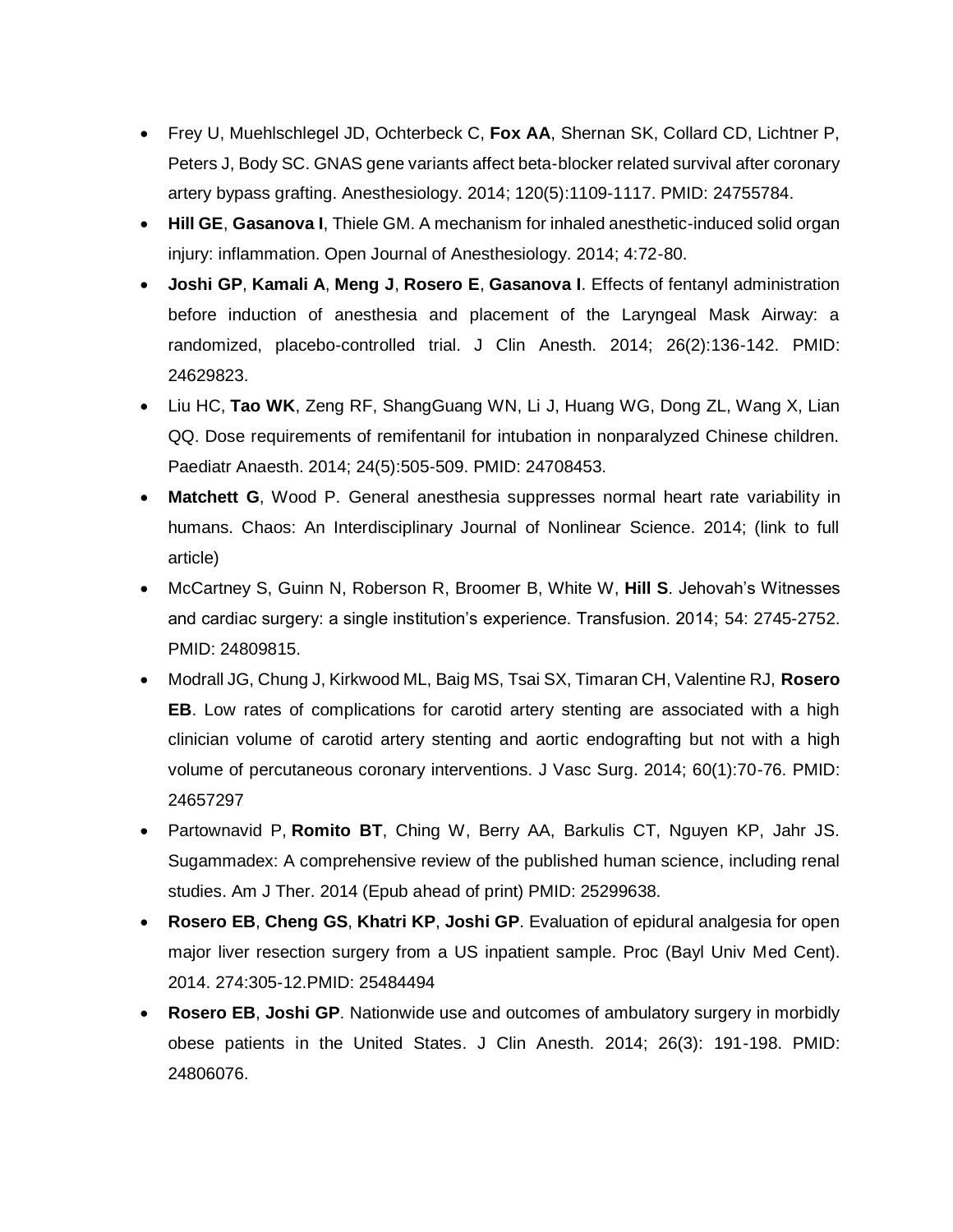- Tritsch L, Boet S, Pottecher J, **Joshi GP**, Diemunsch P. Intubating laryngeal mask airway placement by non-physician healthcare providers in management out-of-hospital cardiac arrests: a case series. Resuscitation. 2014; 85(3):320-325. PMID: 24287330.
- **Wang J**, Liu GT, Mayo HG, **Joshi GP**. Pain Management for Elective Foot and Ankle Surgery: A Systematic Review of Randomized Controlled Trials. J Foot Ankle Surg. 2014. (Epub ahead of print) PMID: 24954920

# **CASE REPORTS**

- Lilly KJ, Pirundini P, **Fox AA**, Body SC, Shaw C, Rizzo RJ. Restoration of the coagulation cascade on CPB: a case report. Perfusion. 2014; 29(3):272-274. PMID: 24104209.
- Kowalczyk AK, Mizuguchi KA, Couper GS, Wang JT, **Fox AA**. Use of intraoperative transesophageal echocardiography to evaluate positioning of TandemHeart® percutaneous right ventricular assist device cannulae, Anesth Analg. 2014; 118(1)72-75. PMID: 24356159.
- Stone J, **Matchett G**. Combined ultrasound and fluoroscopic guidance for radiofrequency ablation of the obturator nerve for intractable cancer-associated hip pain. Pain Physician. 2014; 17(1):E83-87. PMID: 24452660.
- Yin C, **Matchett G**. Intercostal administration of liposomal bupivacaine as a prognostic nerve block prior to phenol neurolysis for intractable chest wall pain. J Pain Palliat Care Pharmacother. 2014; 28(1):33-36. PMID: 24476569.

# **REVIEW ARTICLES, GUIDELINES AND SPECIAL ARTICLES**

- Andropoulos DB, **Walker SG**, Kurth CD, Clark RM, Henry DB. Advanced second year fellowship training in pediatric anesthesiology in the United States. Anesth Analg. 2014; 118(4): 800-808. PMID: 24651235
- Clifford J, Fowler M, **Hansen J**, Cheppudira B, Nyland J, Salas M, McGhee L, Petz L, Loyd D. State of the science review: Advances in pain management in wounded service members over a decade at war. 2014 Sep;77(3 Suppl 2):S228-36. PMID: 25159359
- **Grant E**, **Tao W**, **Craig M**, McIntire D, Leveno K. Neuraxial analgesia effects on labour progression: facts, fallacies, uncertainties and the future. BJOG. 2014; (Epub ahead of print) PMID: 25088476.
- **Hill GE**. Quantifying risk in clinical anesthesia. Int J Clin Anesthesiol. 2014; 2(1).
- Joshi GP. How important is evidence-based medicine in epidural injection for low back pain? Practical Pain Management. 2014; 14(2). (Link to full article)